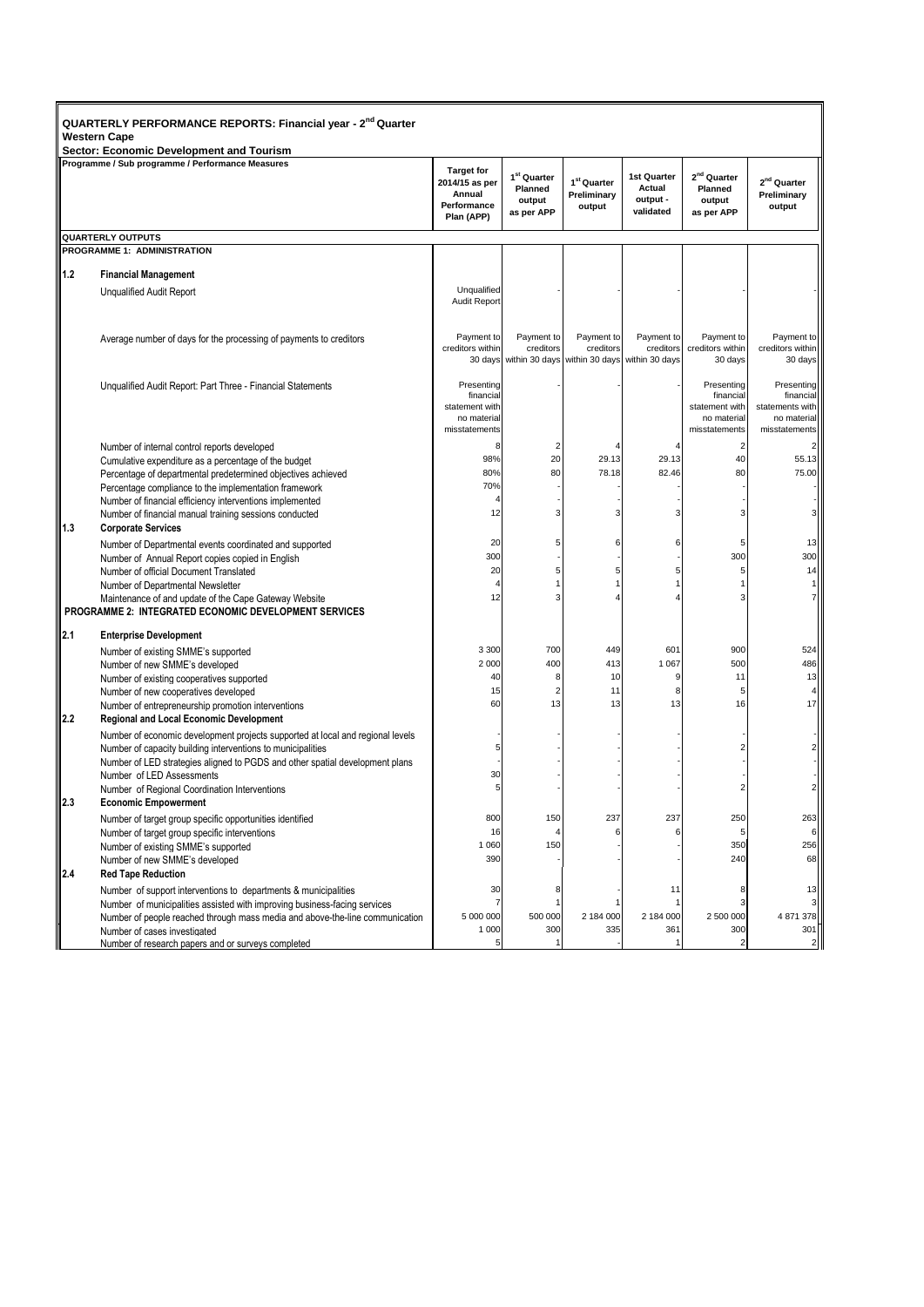| Programme / Sub programme / Performance Measures |                                                                                                                                  | <b>Target for</b>                                     |                                                  |                                                  |                                                |                                                            |                                        |
|--------------------------------------------------|----------------------------------------------------------------------------------------------------------------------------------|-------------------------------------------------------|--------------------------------------------------|--------------------------------------------------|------------------------------------------------|------------------------------------------------------------|----------------------------------------|
|                                                  |                                                                                                                                  | 2014/15 as per<br>Annual<br>Performance<br>Plan (APP) | $1st$ Quarter<br>Planned<br>output<br>as per APP | 1 <sup>st</sup> Quarter<br>Preliminary<br>output | 1st Quarter<br>Actual<br>output -<br>validated | 2 <sup>nd</sup> Quarter<br>Planned<br>output<br>as per APP | $2nd$ Quarter<br>Preliminary<br>output |
|                                                  | Number of provincial departments participating in the Red Tape Challenge                                                         |                                                       |                                                  |                                                  |                                                |                                                            |                                        |
|                                                  | PROGRAMME 3: TRADE AND SECTOR DEVELOPMENT                                                                                        |                                                       |                                                  |                                                  |                                                |                                                            |                                        |
| 3.1                                              | <b>Trade and Investment Promotion</b>                                                                                            |                                                       |                                                  |                                                  |                                                |                                                            |                                        |
|                                                  | Number of investment projects realised                                                                                           | 10                                                    | З                                                | $\overline{2}$                                   | 2                                              |                                                            |                                        |
|                                                  | Number of businesses assisted with exports                                                                                       | 500                                                   | 125                                              | 221                                              | 160                                            | 125                                                        | 167                                    |
|                                                  | Number of new investment projects in the pipeline                                                                                | 32                                                    | Я                                                | 10                                               | 10                                             |                                                            |                                        |
| 3.2                                              | Number of strategic engagements with SDAs and Export Councils<br><b>Sector Development</b>                                       | 16                                                    |                                                  | 32                                               | 32                                             |                                                            | 35                                     |
|                                                  | Number of people trained                                                                                                         |                                                       |                                                  |                                                  |                                                |                                                            |                                        |
|                                                  | Number of businesses assisted with proactive interventions                                                                       | 445                                                   | 20                                               | 20                                               | 66                                             | 95                                                         | 178                                    |
|                                                  | Number of trade and investment projects realised                                                                                 | 10                                                    |                                                  |                                                  |                                                |                                                            |                                        |
|                                                  | Number of funding proposals submitted                                                                                            | 25                                                    |                                                  |                                                  |                                                |                                                            |                                        |
|                                                  | Number of courses developed                                                                                                      |                                                       |                                                  |                                                  |                                                |                                                            |                                        |
|                                                  | Number of ICT incubators established                                                                                             |                                                       |                                                  |                                                  |                                                |                                                            |                                        |
| 3.3                                              | Number of Green Economy projects developed<br>Number of people enrolled at accredited institutes<br><b>Strategic Initiatives</b> |                                                       |                                                  |                                                  |                                                |                                                            |                                        |
|                                                  | Number of people trained                                                                                                         |                                                       |                                                  |                                                  |                                                |                                                            |                                        |
|                                                  | Number of infrastructure projects supported<br>PROGRAMME 4: BUSINESS REGULATION AND GOVERNANCE                                   |                                                       |                                                  |                                                  |                                                |                                                            |                                        |
| 4.1                                              | <b>Regulation Services</b>                                                                                                       |                                                       |                                                  |                                                  |                                                |                                                            |                                        |
|                                                  | Number of barriers identified                                                                                                    |                                                       |                                                  |                                                  |                                                |                                                            |                                        |
|                                                  | Number of barriers addressed                                                                                                     |                                                       |                                                  |                                                  |                                                |                                                            |                                        |
| 4.2                                              | Number of business licence appeal recommendations provided<br><b>Consumer Protection</b>                                         |                                                       |                                                  |                                                  |                                                |                                                            |                                        |
|                                                  | Number of consumer education programmes conducted                                                                                | 230                                                   | 50                                               | 54                                               | 60                                             | 70                                                         | 82                                     |
|                                                  | Number of complaints received                                                                                                    | 12 000                                                | 4 0 0 0                                          | 2 4 1 0                                          | 2410                                           | 3 0 0 0                                                    | 2679                                   |
|                                                  | Number of complaints resolved                                                                                                    | 11 000                                                | 3 0 0 0                                          | 2 4 5 8                                          | 2 4 5 8                                        | 3 0 0 0                                                    | 2 2 1 8                                |
|                                                  | Number of consumer protection information sheets/booklets developed and                                                          |                                                       |                                                  |                                                  |                                                |                                                            |                                        |
|                                                  | Number of financial literacy workshops conducted                                                                                 | 70                                                    | 10                                               | 17                                               | 17                                             | 20                                                         | 39                                     |
|                                                  | Number of attendees at financial literacy workshops                                                                              | 2 100                                                 | 300                                              | 406                                              | 406                                            | 600                                                        | 1 0 3 2                                |
| 4.3                                              | <b>Liquor Regulation</b>                                                                                                         |                                                       |                                                  |                                                  |                                                |                                                            |                                        |
|                                                  | Number of applications received                                                                                                  | 2650                                                  | 662                                              | 722                                              | 722                                            | 663                                                        | 949                                    |
|                                                  | Number of licences issued                                                                                                        | 1750                                                  | 438                                              | 400                                              | 400                                            | 437                                                        | 510                                    |
|                                                  | Number of awareness programmes conducted                                                                                         | 100                                                   | 25                                               | 39                                               | 39                                             | 25                                                         | 50                                     |
|                                                  | Number of people reached through awareness programmes                                                                            | 3 0 0 0<br>3 0 0 0                                    | 750<br>800                                       | 1 2 5 2<br>813                                   | 1 2 5 2<br>813                                 | 750<br>800                                                 | 3 3 2 6<br>1 1 7 6                     |
|                                                  | Number of inspections conducted<br>Number of social responsibility programmes conducted                                          |                                                       |                                                  |                                                  |                                                |                                                            |                                        |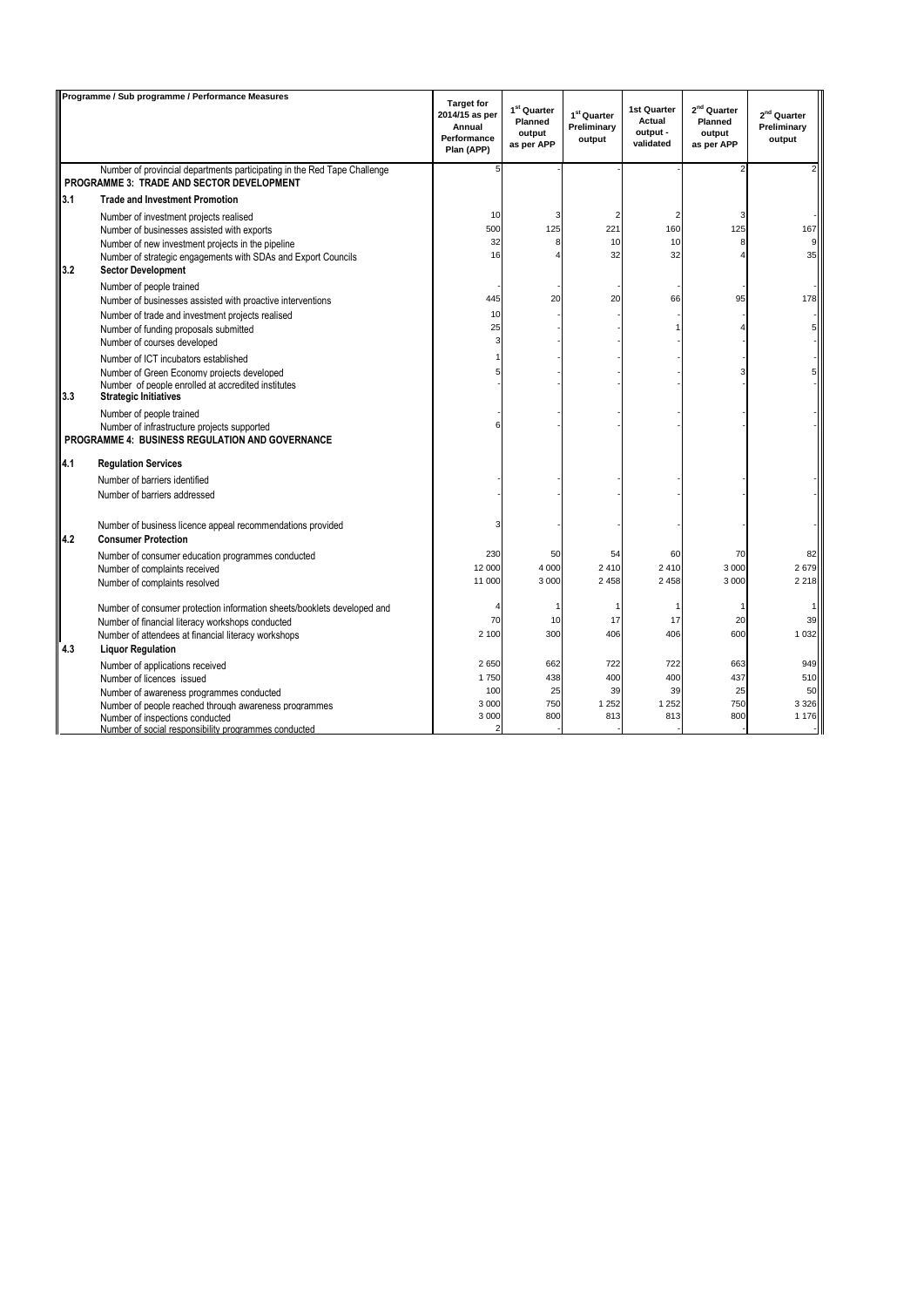|     | Programme / Sub programme / Performance Measures                                                                                       |                                                                            |                                                            |                                                  |                                                |                                                            |                                        |
|-----|----------------------------------------------------------------------------------------------------------------------------------------|----------------------------------------------------------------------------|------------------------------------------------------------|--------------------------------------------------|------------------------------------------------|------------------------------------------------------------|----------------------------------------|
|     |                                                                                                                                        | <b>Target for</b><br>2014/15 as per<br>Annual<br>Performance<br>Plan (APP) | 1 <sup>st</sup> Quarter<br>Planned<br>output<br>as per APP | 1 <sup>st</sup> Quarter<br>Preliminary<br>output | 1st Quarter<br>Actual<br>output -<br>validated | 2 <sup>nd</sup> Quarter<br>Planned<br>output<br>as per APP | $2nd$ Quarter<br>Preliminary<br>output |
|     | PROGRAMME 5: ECONOMIC PLANNING                                                                                                         |                                                                            |                                                            |                                                  |                                                |                                                            |                                        |
| 5.1 | <b>Policy and Planning</b>                                                                                                             |                                                                            |                                                            |                                                  |                                                |                                                            |                                        |
|     | Number of economic strategies developed                                                                                                |                                                                            |                                                            |                                                  |                                                |                                                            |                                        |
|     | Number of strategies reviewed                                                                                                          |                                                                            |                                                            |                                                  |                                                |                                                            |                                        |
|     | Number of strategic planning sessions                                                                                                  |                                                                            |                                                            |                                                  |                                                |                                                            |                                        |
|     | Number of quarterly Dashboard Analyses<br>Number of businesses assisted                                                                | 90                                                                         |                                                            |                                                  |                                                | 30                                                         | 29                                     |
|     | Number of municipal case studies                                                                                                       | 6                                                                          |                                                            |                                                  |                                                |                                                            |                                        |
|     | Number of flagship companies enrolled in 110% Green                                                                                    | 40                                                                         | 10                                                         | 10                                               | 10                                             | 10                                                         | 10                                     |
|     | Set up (and maintenance) of Green Finance Facility<br>Component reports to feasibility study - LNG Importation                         | $7-9$                                                                      | 3                                                          |                                                  |                                                |                                                            |                                        |
| 5.2 | <b>Research and Development</b>                                                                                                        |                                                                            |                                                            |                                                  |                                                |                                                            |                                        |
|     | Number of research reports                                                                                                             | 10                                                                         |                                                            |                                                  |                                                |                                                            |                                        |
|     | Number of research and development initiatives supported                                                                               |                                                                            |                                                            |                                                  |                                                |                                                            |                                        |
|     | Number of economic seminars                                                                                                            |                                                                            |                                                            |                                                  |                                                |                                                            |                                        |
|     | Number of economic briefs<br>Number of Quarterly Economic reviews                                                                      |                                                                            |                                                            |                                                  |                                                |                                                            |                                        |
| 5.3 | Knowledge Management                                                                                                                   |                                                                            |                                                            |                                                  |                                                |                                                            |                                        |
|     | Number of provincial economic intelligence reports disseminated                                                                        |                                                                            |                                                            |                                                  |                                                |                                                            |                                        |
|     | Fully implemented e-filing system in accordance with Provincial guidelines                                                             | Back scanning                                                              |                                                            |                                                  |                                                |                                                            |                                        |
|     |                                                                                                                                        | of records of two<br>selected                                              |                                                            |                                                  |                                                |                                                            |                                        |
|     |                                                                                                                                        | programmes                                                                 |                                                            |                                                  |                                                |                                                            |                                        |
| 5.4 | Number of learning networks facilitated<br><b>Monitoring and Evaluation</b>                                                            |                                                                            |                                                            |                                                  |                                                |                                                            |                                        |
|     | Number of monitoring reports produced                                                                                                  | 12                                                                         |                                                            |                                                  |                                                |                                                            |                                        |
|     | Number of evaluation reports produced<br>Functioning M&E Learning Network, as per number of engagements / sessions                     |                                                                            |                                                            |                                                  |                                                |                                                            |                                        |
| 5.5 | Western Cape Economic Development Partnership                                                                                          |                                                                            |                                                            |                                                  |                                                |                                                            |                                        |
|     | Number of joint plans/projects between the Economic Development Partnership and                                                        |                                                                            |                                                            |                                                  |                                                |                                                            |                                        |
|     | its partners<br>Number of economic intelligence reports produced                                                                       |                                                                            |                                                            |                                                  |                                                |                                                            |                                        |
|     | Number of M&E reports produced on provincial economic indicators                                                                       |                                                                            |                                                            |                                                  |                                                |                                                            |                                        |
|     | Establishment of a knowledge sharing and partnership building platform<br>PROGRAMME 6: TOURISM, ARTS AND ENTERTAINMENT                 |                                                                            |                                                            |                                                  |                                                |                                                            |                                        |
| 6.1 | <b>Tourism Planning</b>                                                                                                                |                                                                            |                                                            |                                                  |                                                |                                                            |                                        |
|     | Number of members engaged in the WC Tourism, Arts & Entertainment Partnership                                                          | 300-500                                                                    |                                                            | 173                                              | 174                                            |                                                            | 453                                    |
|     | Number of Strategic Support interventions for Tourism, Arts & Entertainment                                                            | 5-year review<br>and                                                       |                                                            |                                                  |                                                |                                                            |                                        |
|     |                                                                                                                                        | development of                                                             |                                                            |                                                  |                                                |                                                            |                                        |
|     |                                                                                                                                        | 5-year Tourism<br>Film and Craft                                           |                                                            |                                                  |                                                |                                                            |                                        |
|     |                                                                                                                                        | growth                                                                     |                                                            |                                                  |                                                |                                                            |                                        |
|     |                                                                                                                                        | strategies                                                                 |                                                            |                                                  |                                                |                                                            |                                        |
| 6.2 | <b>Tourism Growth and Development</b>                                                                                                  |                                                                            |                                                            |                                                  |                                                |                                                            |                                        |
|     | Number of infrastructure projects supported                                                                                            | 1                                                                          |                                                            |                                                  |                                                |                                                            |                                        |
|     | Number of tourism products supported/developed (niche markets, route                                                                   | $\overline{c}$                                                             |                                                            |                                                  |                                                |                                                            |                                        |
|     | development)                                                                                                                           | 160                                                                        | 30                                                         | 96                                               | 89                                             | 40                                                         | 53                                     |
|     | Tourism Support Services: Number of tourism establishments/individuals<br>supported/assisted                                           |                                                                            |                                                            |                                                  |                                                |                                                            |                                        |
| 6.3 | <b>Tourism Sector Transformation</b>                                                                                                   |                                                                            |                                                            |                                                  |                                                |                                                            |                                        |
|     | Tourism HRD: Number of people trained                                                                                                  | 190                                                                        |                                                            |                                                  |                                                | 150                                                        | 98                                     |
|     | Tourism HRD: Number of learners placed                                                                                                 | 50                                                                         |                                                            |                                                  |                                                |                                                            |                                        |
|     | Tourism HRD: Number of bursaries awarded                                                                                               | 10<br>500                                                                  | 70                                                         | 103                                              | 103                                            | 180                                                        | 193                                    |
|     | Tourism Enterprise Development: Number of businesses assisted<br>Tourism Regulation: Number of individuals registered (tourist guides) | 1 000                                                                      | 250                                                        | 379                                              | 405                                            | 250                                                        | 381                                    |
|     | Tourism Regulation: Number of tourist guides developed                                                                                 | 410                                                                        | 75                                                         | 75                                               | 74                                             | 150                                                        | 179                                    |